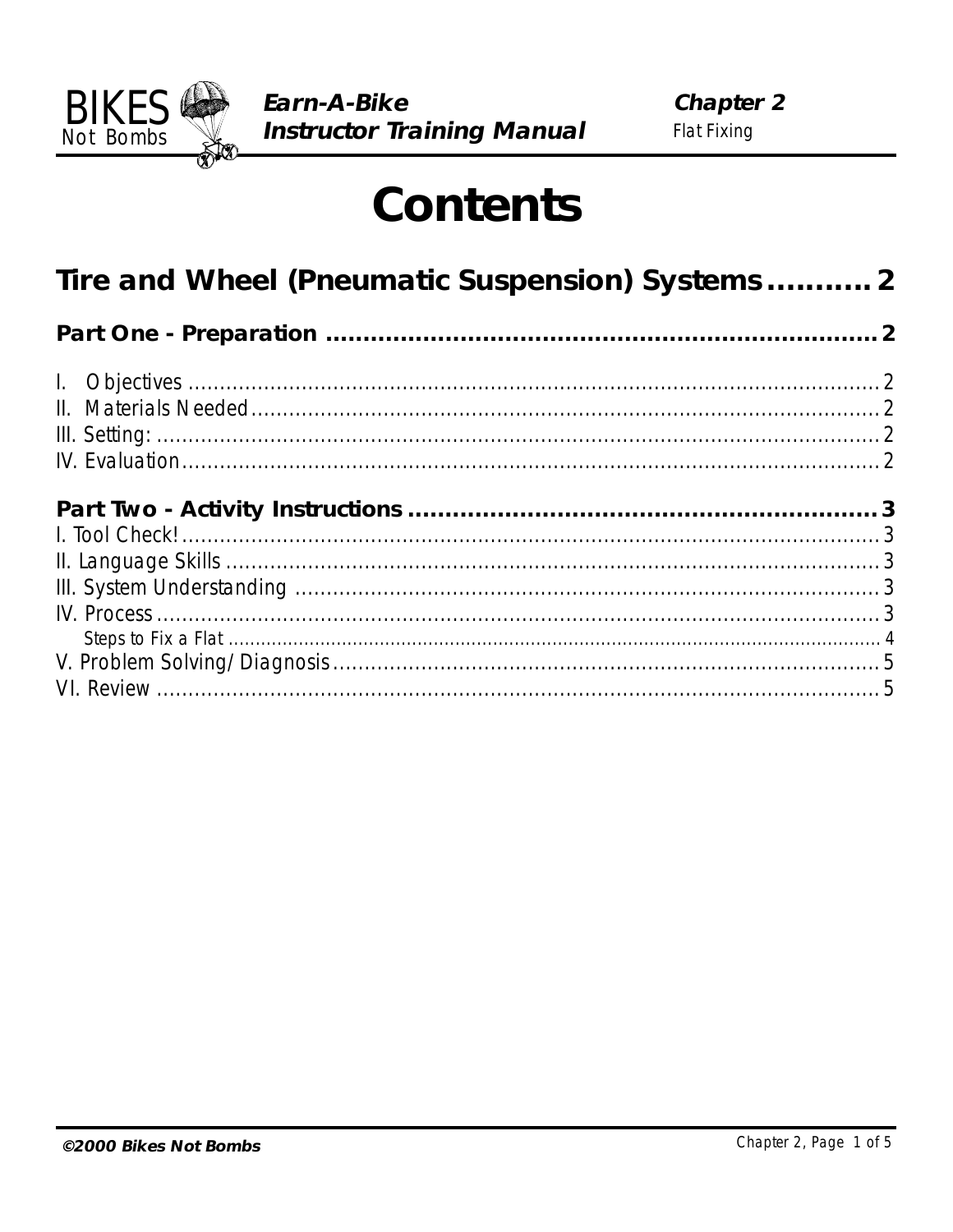## <span id="page-1-0"></span>**Tire and Wheel (Pneumatic Suspension) Systems**

## **Part One - Preparation**

#### **I. Objectives**

- A. Student can identify a tire or tube in need of repair.
- B. Student can name the parts of the tire, tube and wheel and the tools used on them.
- C. Student becomes more familiar with the math concepts of circumference and diameter.
- D. Student becomes more familiar with the physics concepts of friction, leverage and force.
- E. Student can describe all the major steps of flat fixing and follow all the steps.

#### **II. Materials Needed**

| <b>Demonstration Parts</b>  | Tools                               | <b>Other Materials</b> |
|-----------------------------|-------------------------------------|------------------------|
| Cut in half tire            | Tire Irons                          | Rags                   |
| Tube                        | Patch Kit - includes Glue, Patches, | <b>Rubber Gloves</b>   |
| Wheel without tire and tube | and Sand Paper                      | <b>Ball Point Pen</b>  |

**III. Setting:** Workshop, with tool benches, bike repair stands and bike storage.

#### **IV. Evaluation**

- A. Teacher Observation During Work Session
- B. Oral Review at end of work session.
	- 1) **Language**: How many of the parts and specialty tools can students identify? Passively? Actively?
	- 2) **Systems:** Can the student say what components are part of the system on which they worked? How do these components function as a whole?
	- 3) **Process:** How many of the steps of the process can students name? Can they get the steps in the correct order?
- C. Written Evaluation How well can student narrate what she did that day on her time sheet?
- D. Test Can student identify the parts in this diagram?

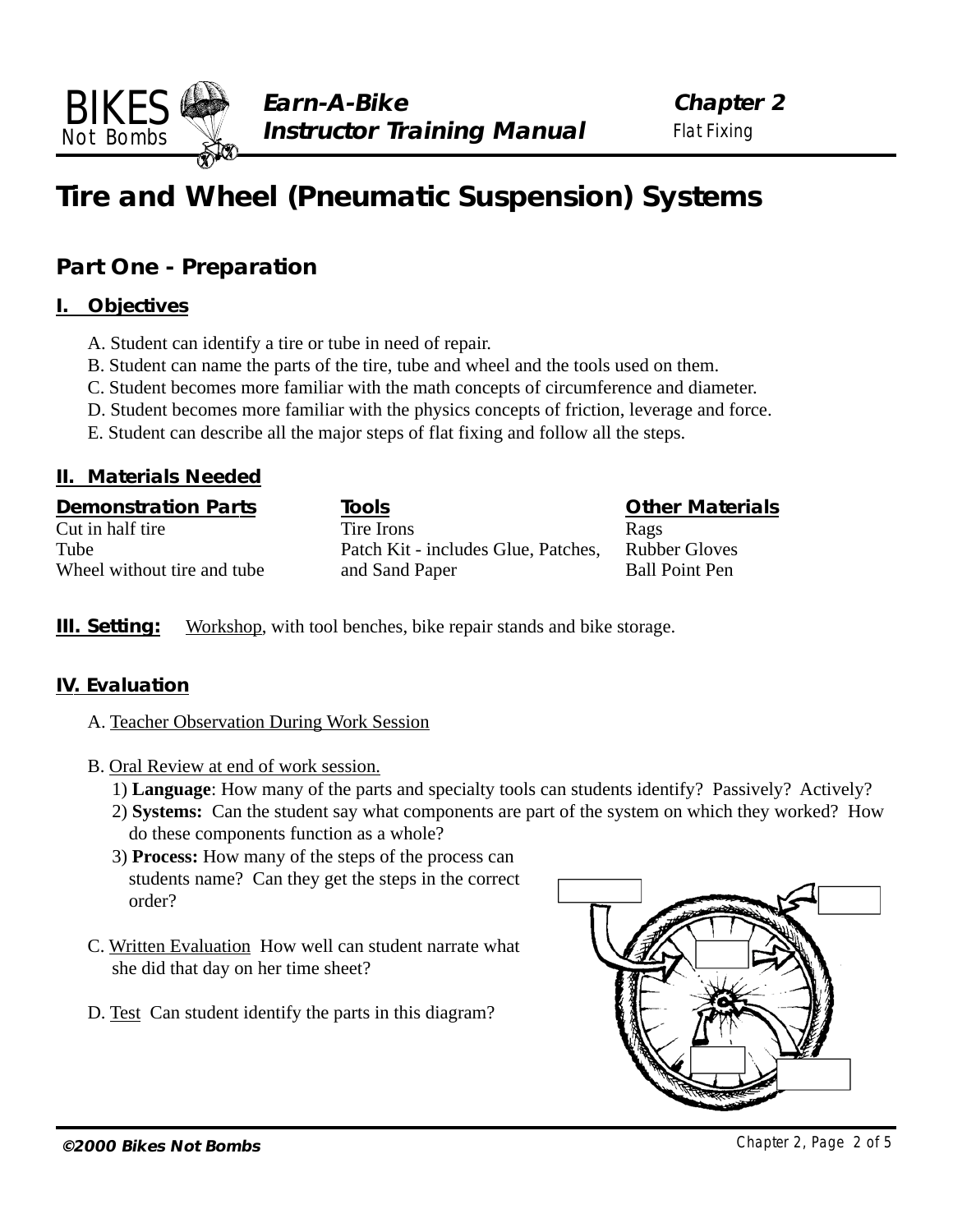<span id="page-2-0"></span>

**Chapter 2** Flat Fixing

## **Part Two - Activity Instructions**

**I. Tool Check!** Instructors enter tool area with students and confirm as a group that all tools are present.

#### **II. Language Skills**

Over the course of the lesson we should introduce all of the terms below. At the end of the session it is often helpful to get each young person to touch each of these parts on his/her bike  $\&$  say the name.

**Tire** Tread Sidewall Bead Threads (embedded in the tire)

#### **Necessary Tools**

Pressure Gauge Tire Irons (tire levers) Pump or Compressor Sandpaper Valve Core Remover Wrench (adjustable or fixed) **Tube** Valve Valve Stem Schraeder( or American) Valve (AV) Presta (or French) Valve (FV) Valve Cap

#### **Other Materials**

Patches **Glue** Bucket and Water Pen or Chalk

**Rim** Rim Edges (hook bead) Valve Hole Bead Seat Diameter Rim Strip Spoke ends (spoke nipple heads)

#### **Math Words**

Area (contact patch) **Circumference** Diameter



**valve types**

hub, so there is more technical vocabulary that comes into play, Most importantly: axle, axle nut, axle washer, quick release skewer. Also: drop-outs, derailleur hanger.

**Note:** To fix a flat you also deal with the rotational system in a

#### **III. System Understanding**

Try these (and other!) different ways of phrasing this question:

"What components are part of the pneumatic suspension system?" "How do they interact/affect each other/ work together?" "How do they function as a whole?"

#### **IV. Process**

**A. Goal** — What are we trying to get done when we fix a flat tire? The obvious answer is get our bike rideable again (by refilling the pneumatic suspension system!). Has anyone ever ridden a bike with no tire on its rim? What would happen if you rode that way for a while? to you? to the bike? A well done flat fixing job also makes sure that your bike:

- has nothing that is about to break (tires not frayed, or split, or bald)
- tires adequately inflated (to protect rims and prevent "snake-bite" flats)
- isn't going to go flat again soon due to slow leak or bad valve
- has the best tire installed for the type of riding you'll be doing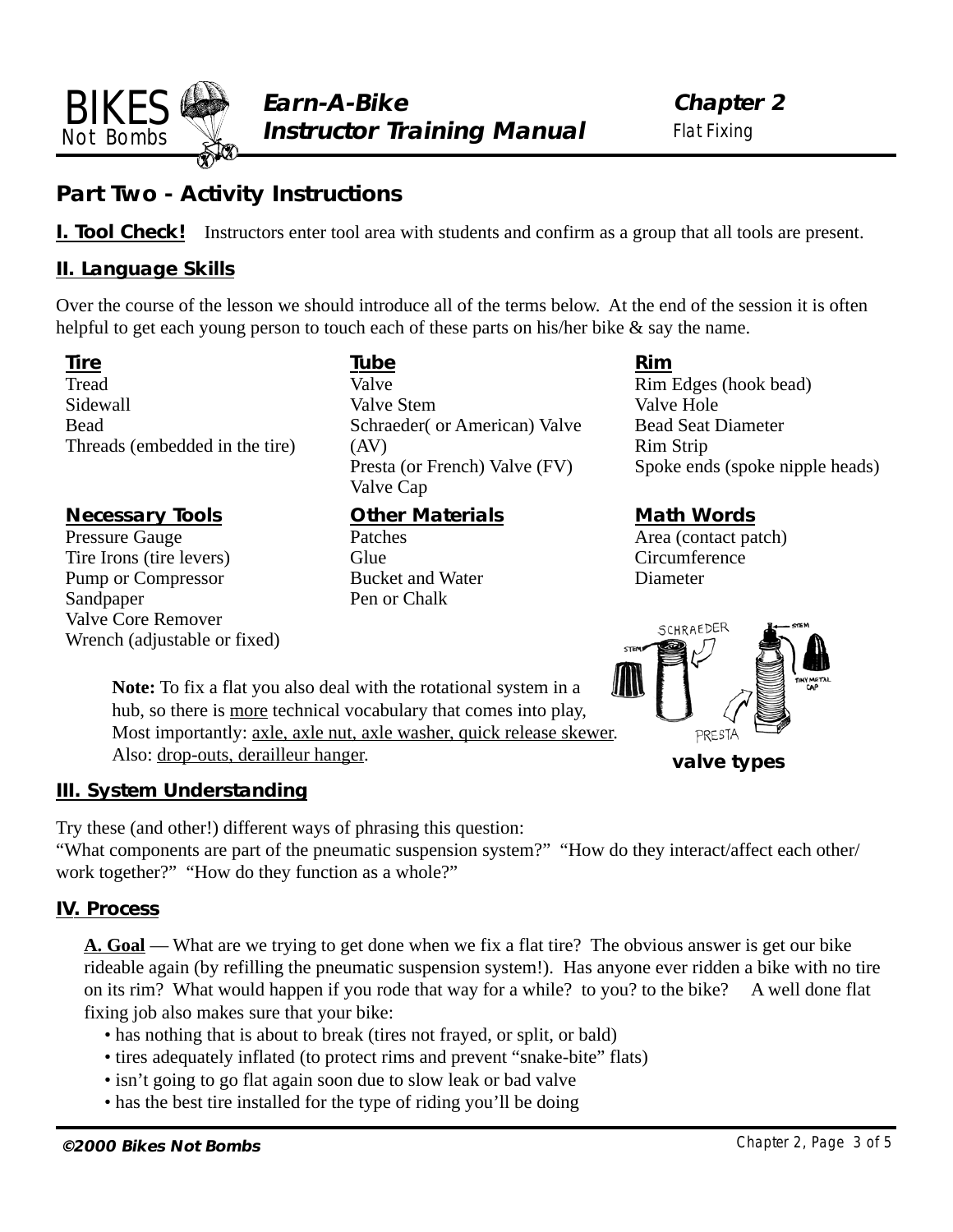<span id="page-3-0"></span>

- **B. Steps to Fix a Flat** There are several steps to fixing a flat. Go over the name of each step, as a list. Then describe each step to the students and have them each carry out that step on their bike before you move the group onto the next step.
	- 1. Evaluate Condition of existing parts, decide what to replace (examine tire before removing wheel from bike)
	- a) Tire condition holes in sidewall? bald? cracks?
	- b) Any obvious causes of flat? nails, tacks, etc.
	- c) Tube condition valve leaks? valve stem straight? **spit test**
	- d) what happened when the tire went flat -was it all of a sudden? slowly? how does this information give us clues about the cause of the flat?
	- 2. Remove Wheel
	- a) Tool concepts fixed vs. adjustable wrenches, vise grips/pliers (for round surfaces) vs. wrenches (for flat surfaces - point out parallel jaws)
	- b) Work habits look carefully at order of components before taking apart. Where are the axle washers? With Bolt On wheels, put axle nuts back on axle if you have to take them all the way off (so you won't loose them!)
	- 3. Remove Tire and Tube from Rim
	- a) Let out remaining air
	- b) Take one side of tire (bead) off the rim all the way around
		- proper use of tire iron
		- start opposite valve, end at valve (how?)
	- c) Remove second side (show "upside-down U" move)
	- d) Keep tire, tube and rim all together (in the same orientation with respect to each other) to help in your detective work locating the hole and cause!
	- 4. Find and Patch Hole
	- a) Blow up tube, don't be afraid to make it  $1^{1/2}$ " to 2" in diameter
		- listen for air, feel with cheek or hand
		- use water to spot the leak if you can't hear or feel it
	- b) Mark hole (a big "X" marks the spot!)
	- c) Inspect rim and tire for causes at the spots that were next to this hole
	- d) Patch hole
		- clean and sand surface well, flatten seams/ridges
		- not too much glue, let it dry first